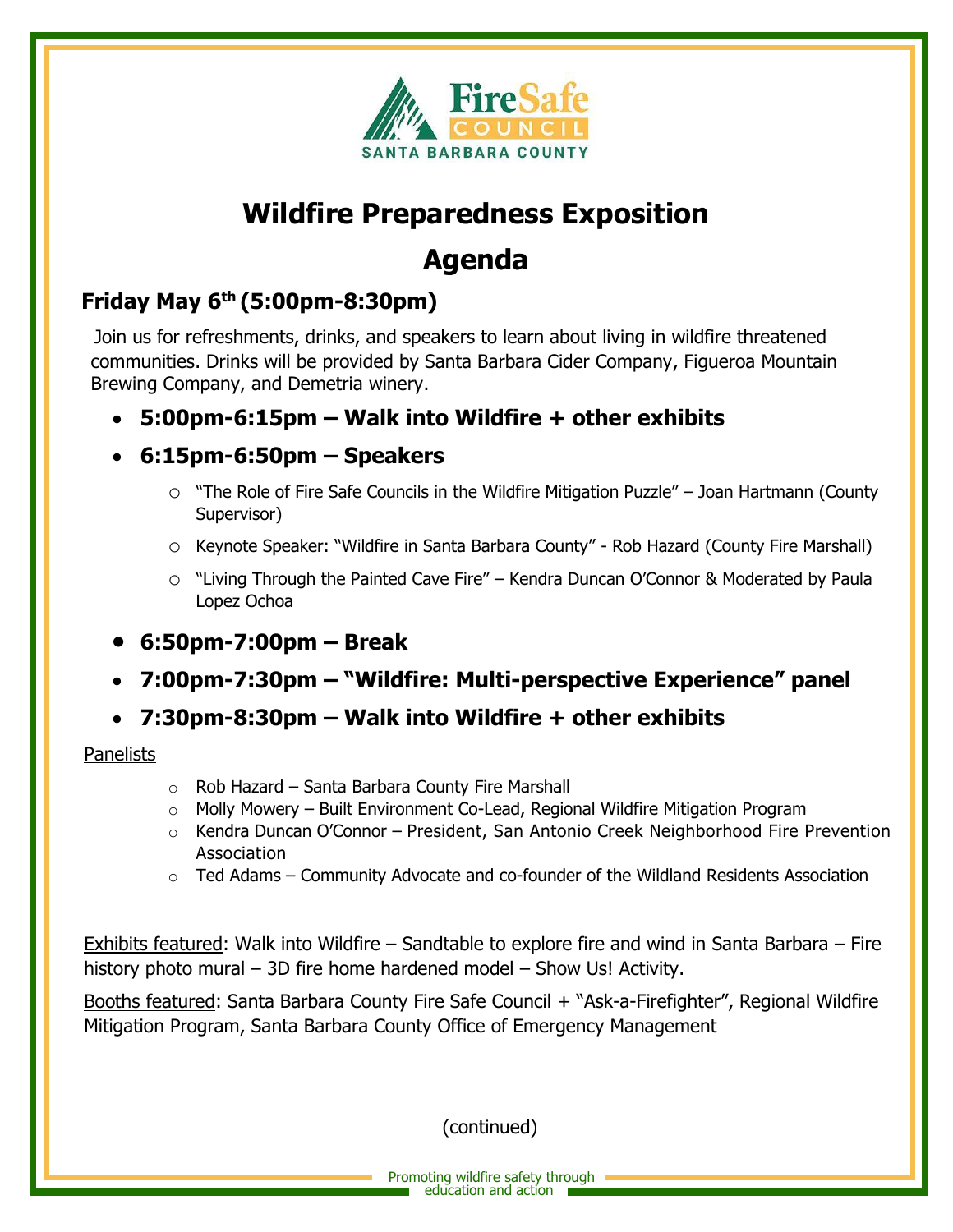

## **Agenda**

**Saturday May 7th (11:00am-6:00pm)**

- **11:00am-6:00pm – Walk into Wildfire, Booths, Touch-a-Truck, and other exhibits**
- **1:00pm-1:45pm – "Wildfire in a Changing Climate" panel with experts from UCSB**
- **2:00pm-4:30pm – Speakers**
	- $\circ$  2:00pm-2:20pm "Preparing your home for wildfire"
	- $\circ$  2:30pm-2:50pm "The future of wildfire insurance"
	- $\circ$  3:00pm-3:20pm "Waterwise and firewise landscaping"
	- $\circ$  3:30pm-3:50pm "How to prepare for evacuation" (English)
	- $\circ$  4:00pm-4:30pm "How to prepare for evacuation" (Spanish)

Exhibits and Activities featured: Walk into Wildfire – Sandtable to explore fire and wind in Santa Barbara – Fire history photo mural – "Ask a Firefighter" station to have all your fire, evacuation preparedness, defensible space, and home retrofit questions answered Show Us! Activity – 3D fire home hardened model – Touch-a-Truck – Hands on fire extinguisher training.

### Additional features:

- FREE Pizza from 12-2:30pm
- FREE popcorn
- Come see the County's new FIREHAWK helicopter!! 11-approx. 2:30
- Engagement card activity visit 6 of our 10 featured exhibits or activities and receive a FREE prize!!

(continued)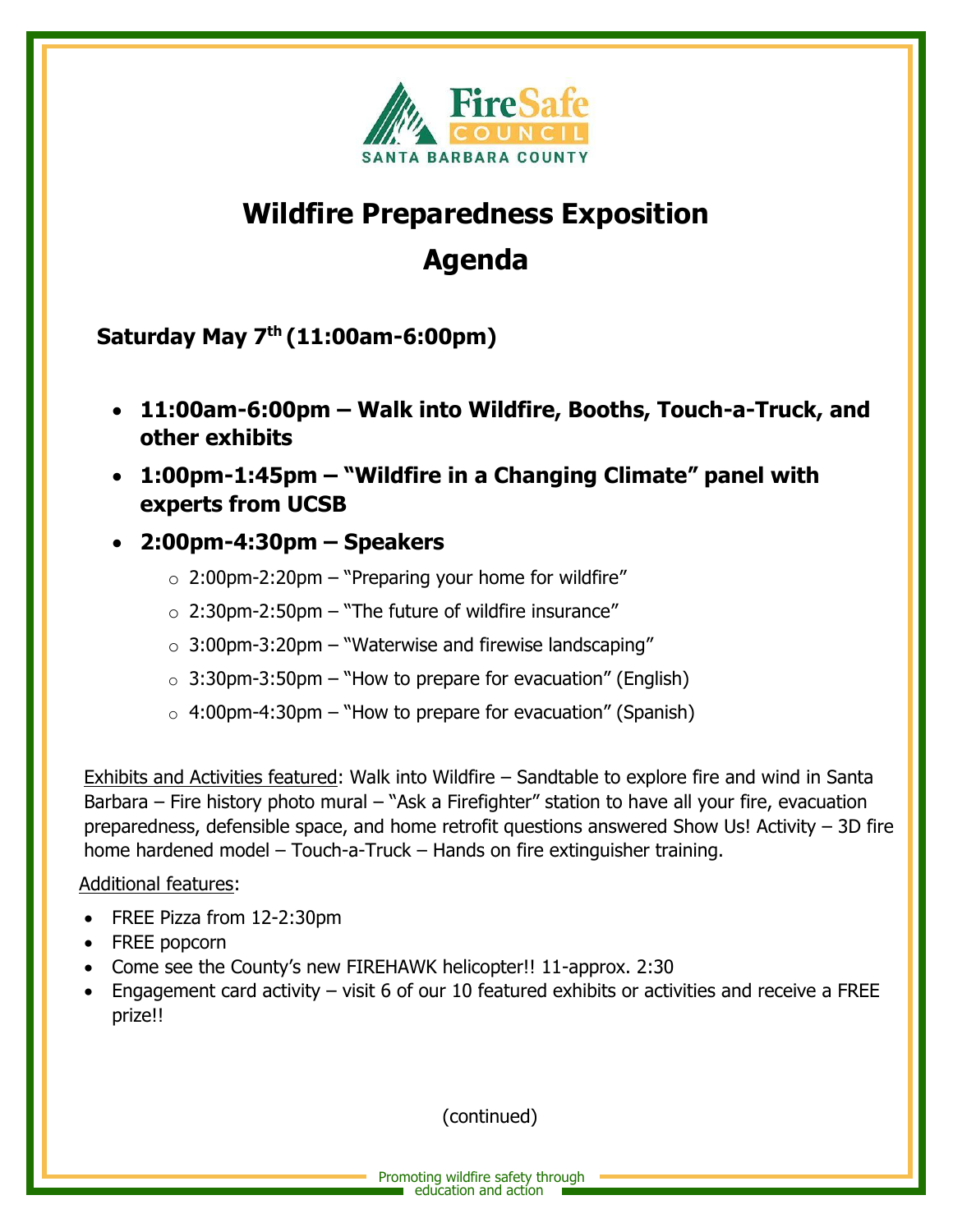

## **Agenda**

## **Saturday May 7th – continued (11:00am-6:00pm)**

### Booths featured:

- Santa Barbara County Fire Safe Council
- Regional Wildfire Mitigation Program
- Santa Barbara County Office of Emergency Management
- LISTOS
- CERT
- Santa Barbara City Fire Department
- County of Santa Barbara Fire Department
- Community Environmental Council
- Team Rubicon
- Red Cross
- Branguard Vents
- California Department of Insurance
- UCSB Fire Lab, Wildfire and Landscaping
- The Home Depot
- Cuyama Lamb
- BUNS: Bunnies Urgently Needing Shelter

## **Sunday May 8th – (11:00am-6:00pm)**

• **11:00am-6:00pm – Walk into Wildfire and other exhibits** 

Exhibits featured: Walk into Wildfire – Fire history photo mural – 3D fire home hardened model

(continued)